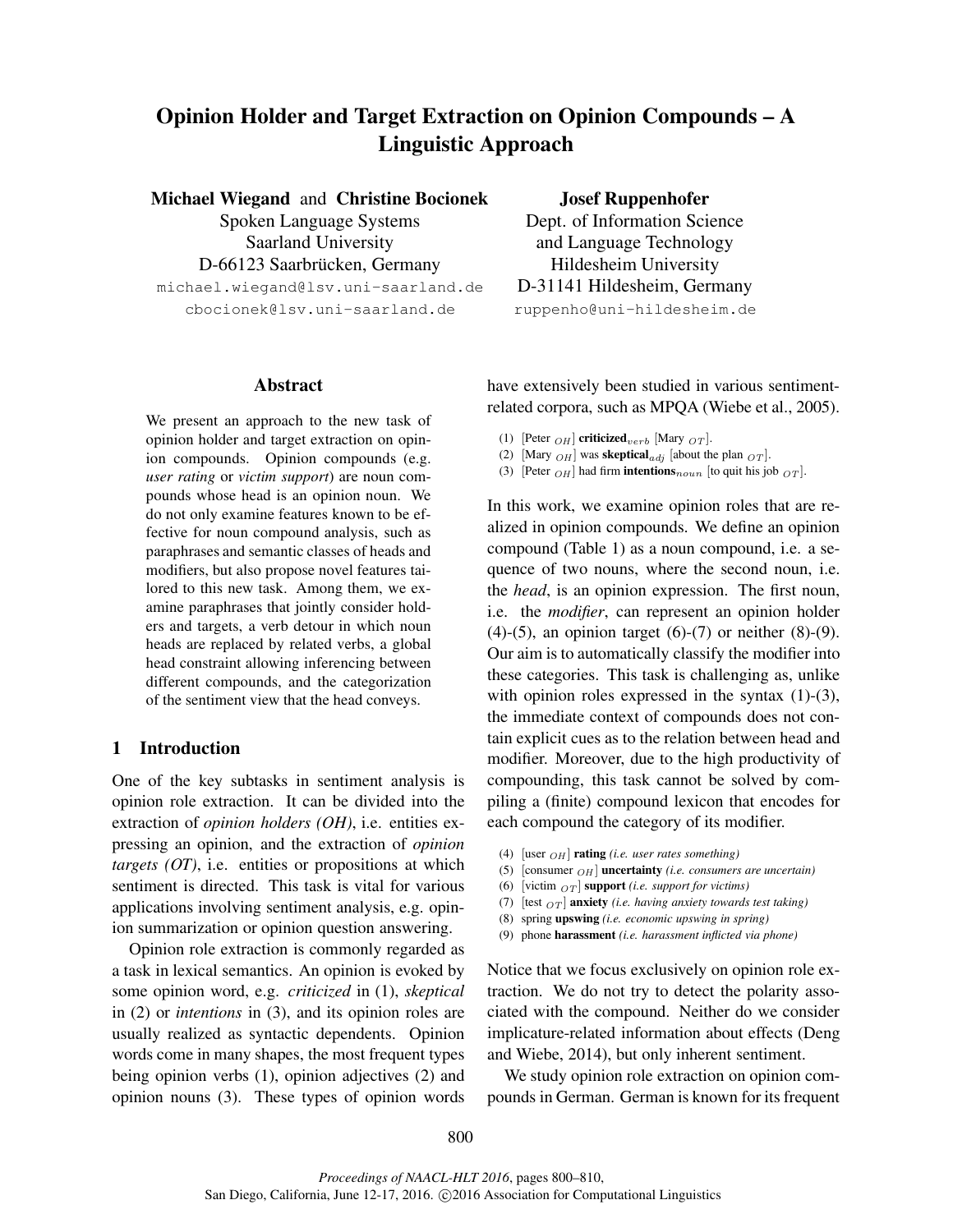| compounds                                                                                                          | user rating; victim support; spring upswing |      |  |  |  |  |
|--------------------------------------------------------------------------------------------------------------------|---------------------------------------------|------|--|--|--|--|
| <b>immediate constituents</b> <i>user</i> ; <i>victim</i> ; <i>spring rating</i> ; <i>support</i> ; <i>upswing</i> |                                             |      |  |  |  |  |
| grammatical function                                                                                               | modifier                                    | head |  |  |  |  |

Table 1: Internal structure of opinion compounds.

use of noun compounds. In the STEPS-corpus, the benchmark dataset for German opinion role extraction (Ruppenhofer et al., 2014), almost every other sentence contains an opinion compound.

Compounds can also be commonly found in other key languages, such as English. Since the methods we apply to this task and the issues that they address are not language specific, our approach can be replicated on other languages.

Apart from examining traditional features from noun compound analysis, in this paper, we also introduce novel features specially designed for the analysis of opinion compounds.

We also created a new gold standard for this task (see also §3). The STEPS-corpus, as such, is fairly small and only contains about 200 unique compounds. We considered this amount insufficient for producing a gold standard. Also, none of the existing datasets on noun compounds (Lauer, 1995; Barker and Szpakowicz, 1998; Nastase and Szpakowicz, 2003; Girju et al., 2009; Kim and Baldwin, 2005; Tratz and Hovy, 2010; Dima et al., 2014) contain any information regarding opinion roles.

## 2 Related Work

With regard to opinion role extraction, many features for supervised learning have been explored. They typically address the relationship between opinion word and opinion role on the basis of surface patterns (Choi et al., 2005), part-of-speech information (Wiegand and Klakow, 2010), syntactic information (Kessler and Nicolov, 2009; Jakob and Gurevych, 2010) or semantic role labeling (Johansson and Moschitti, 2013; Deng and Wiebe, 2015). The majority of those features cannot be applied to our task since for opinion compounds, there is no context between opinion role and opinion word.

In the area of noun compound analysis, there are two predominant approaches. On the one hand, lexical resources, such as WordNet (Miller et al., 1990), are employed in order to assign semantic categories to head and modifier and infer from those labels the

|                      |       | <b>Dataset I</b>   | <b>Dataset II</b>  |        |  |
|----------------------|-------|--------------------|--------------------|--------|--|
|                      |       | 2000 compounds     | 1000 compounds     |        |  |
|                      |       | 389 (unique) heads | 247 (unique) heads |        |  |
| category of modifier | role  | no role            | holder             | target |  |
| frequency            | 937   | 1063               | 450                | 580    |  |
| proportion (in $%$ ) | 46.85 | 53.15              | 45.00              | 58.00  |  |

Table 2: The two different datasets.

underlying relation (Rosario and Hearst, 2001; Kim and Baldwin, 2005; Girju et al., 2005; Girju et al., 2009). On the other hand, paraphrases that contain co-occurrences of head and modifier are exploited (Girju et al., 2009; Nakov and Hearst, 2013). In order to increase coverage, paraphrases can be automatically acquired (Butnariu and Veale, 2008; Kim and Nakov, 2011). Cross-lingual information has also been harnessed for this task (Girju, 2007).

#### 3 Data & Annotation

We created a new dataset by retrieving opinion compounds from the *deWaC*-corpus (Baroni et al., 2009) comprising 1.7 billion words. (Word embeddings ( $\S 5.2 \& \S 5.6$ ) and word similarity graphs ( $\S 5.7$ & §6.4) were also created from this corpus.)

In German, noun compounds are typically realized as single tokens. In order to obtain a set of opinion compounds, we extracted all noun compounds from *deWaC* whose second morpheme is an opinion noun. Morphological analysis was carried out using *morphisto* (Zielinski and Simon, 2009).<sup>2</sup> As opinion nouns, we used the nouns from the PolArt sentiment lexicon (Klenner et al., 2009). Unfortunately, this lexicon is lacking in *neutral* opinion nouns, such as *Meinung (opinion)* or *Erwartung (expectation)* which frequently occur in compounds, e.g. *Expertenmeinung (expert opinion)* or *Kundenerwartungen (customer expectations)*. Therefore, we translated the 235 neutral opinion nouns from the (English) Subjectivity Lexicon (Wilson et al., 2005) into German.

From the opinion compounds extracted from *deWaC*, we created two manually annotated datasets (Table 2). We use more than one dataset as we consider our task as a multi-stage task as shown in Figure 1. We believe that this is necessary as differ-

<sup>&</sup>lt;sup>1</sup>available at: www.coli.uni-saarland.de/ ~miwieg/naacl 2016 op compounds data.tgz

<sup>2</sup> *The data release provides more details regarding the gold standard, e.g. how compound instances were sampled.*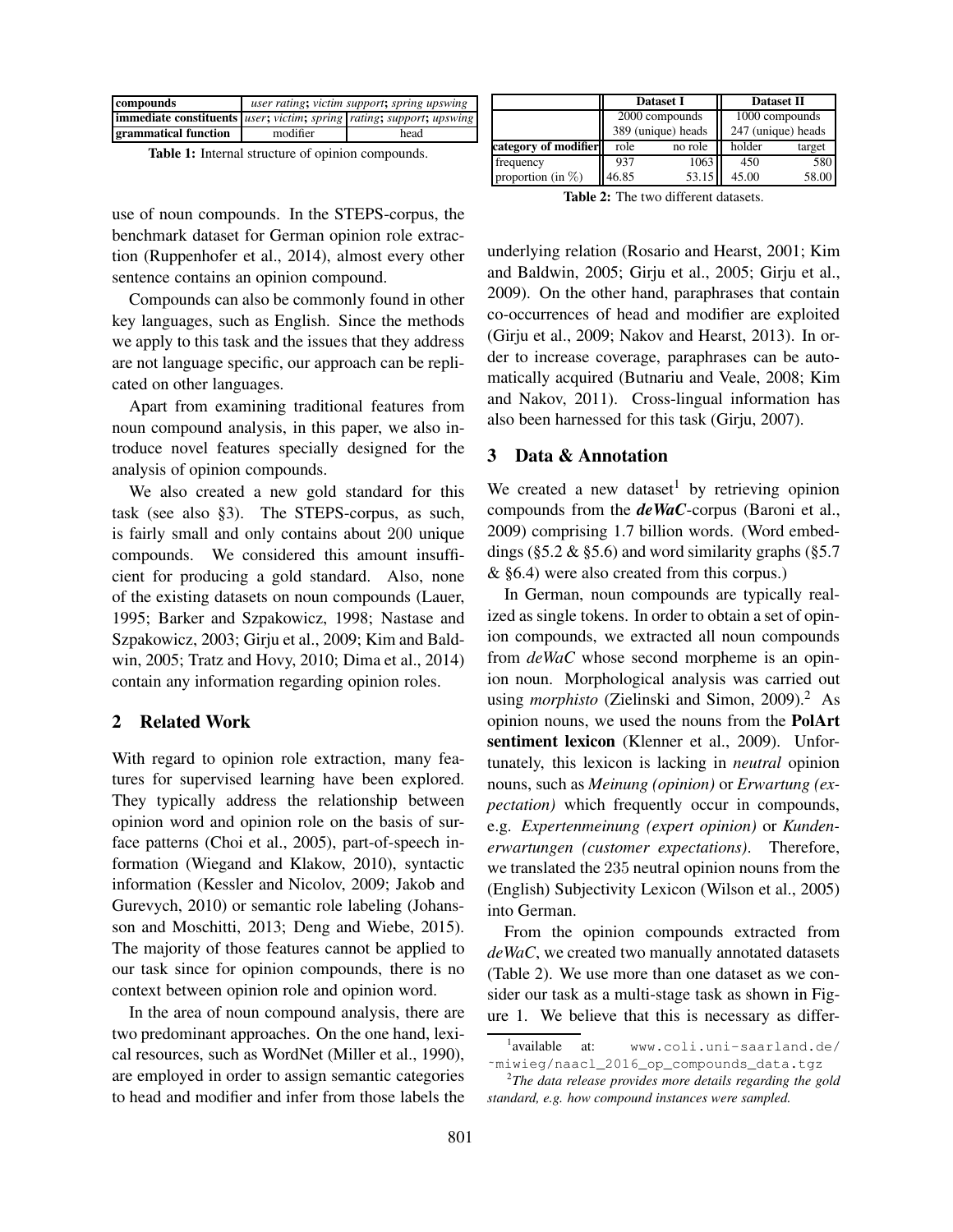

Example opinion compounds are listed in brackets.

*Each question (indicated by a rhombus) can be modeled with one binary supervised classifier. We build 3 classifiers, thus excluding the second question because of its simplicity.*

Figure 1: Generic pipeline for processing opinion compounds.

ent types of knowledge are required for the different steps. In the first step (Dataset I), the compounds containing some opinion role (4)-(7) are separated from those not containing any role at all (8)-(9). At this stage, holders are not distinguished from targets. This is done in the second step which exclusively focuses on opinion roles. This step is further divided into two substeps. First, one checks whether the modifier denotes a person. A modifier representing an opinion role but not denoting a person (e.g. *test anxiety*) can only be a target. Since this is a simple classification step (provided a lexical resource is available which tells persons apart from non-persons, e.g. WordNet), we have no dataset for it. The greater challenge lies in all those compounds whose modifier is a person and for which we already know that it is either holder or target (e.g. *user rating* or *victim support*). Only for those cases do we produce another dataset (Dataset II). Note that in this dataset the two roles are not completely disjoint. In 3% of the compounds, the modifier represents both holder and target. Prominent examples are reciprocal relationships, e.g. *Geschwisterneid (sibling jealousy)*.

On a sample of 200 compounds extracted from each of the two datasets we measured interannotation agreement. On the first dataset, we obtained Cohen's  $\kappa = 0.60$ , while on the second, we obtained  $\kappa = 0.60$  for holders and  $\kappa = 0.62$  for targets, respectively. These scores can be interpreted as substantial agreement (Landis and Koch, 1977).

# 4 Classifiers and the Three Different Tasks

We solve the given task as a supervised classification problem. As a classifier, we employ Markov Logic Networks (MLNs). We use this classifier because it allows us to integrate all of our features, including global constraints (see discussion in §5.5).

We consider 3 different tasks (bold rhombuses in Figure 1): the detection of opinion roles (Dataset I), the detection of opinion holders (Dataset II) and the detection of opinion targets (Dataset II). Each task is modeled as a binary classifier. Even though the latter two tasks use the same dataset, we cannot train just one single binary classifier as there are compounds whose modifiers represent both holder and target, e.g. *Geschwisterneid (sibling jealousy)*. 3

### 5 Feature Design

Our core global features, which are used for all three tasks (§4), include the two predominant approaches for compound analysis, i.e. (plain) paraphrases (§5.1) and semantic knowledge (§5.4). We extend the paraphrase approach with two major innovations. First, we examine a verb detour (§5.2) by which we gain important information regarding the syntactic relationship between the modifier and the head of the compound. Secondly, we show that joint paraphrases (§5.3) considering both holder and

<sup>&</sup>lt;sup>3</sup>For the holder-detection task, the modifier of such compounds are considered a holder, while for the target-detection task, they are considered a target. For the holder-detection task, we have the two classes *holder* and *no holder*, while for the target-detection task, the classes are *target* and *no target*.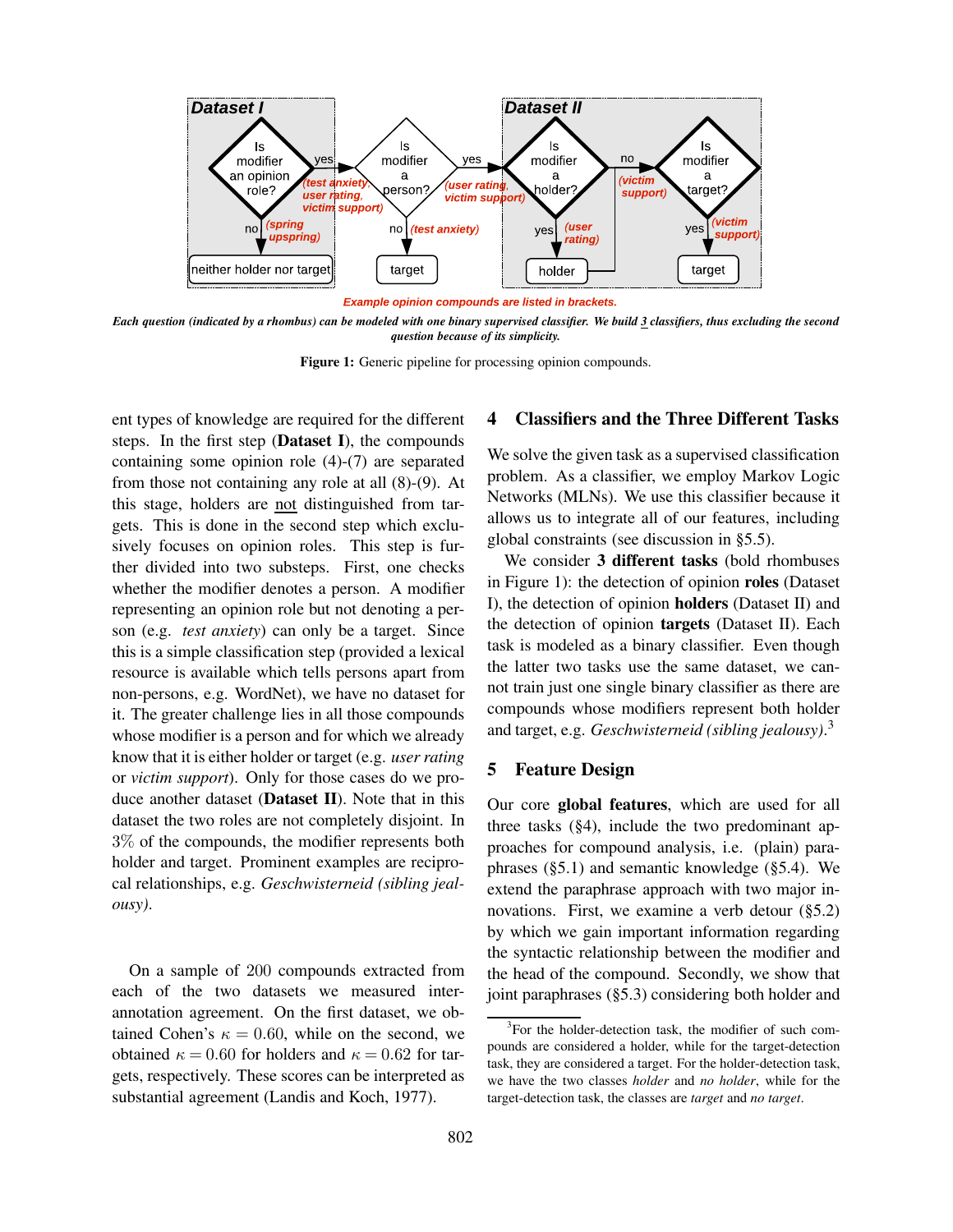| <b>Global Features</b>                   |                                |  |  |  |  |  |
|------------------------------------------|--------------------------------|--|--|--|--|--|
| features used on all three tasks         | PARA (§5.1-5.3),<br><b>SEM</b> |  |  |  |  |  |
| (i.e. Datasets I and II)                 | $(\$5.4)$ , HEAD $(\$5.5)$     |  |  |  |  |  |
| <b>Local Features</b>                    |                                |  |  |  |  |  |
| feature used only on task Role           | SUBJ $(85.6)$                  |  |  |  |  |  |
| $(i.e.$ Dataset I)                       |                                |  |  |  |  |  |
| feature used only on task <i>Holder</i>  | VIEW $(\$5.7)$                 |  |  |  |  |  |
| and task <i>Target</i> (i.e. Dataset II) |                                |  |  |  |  |  |

Table 3: Division of global and local features.

target are better than paraphrases focusing on only one role. We argue that for our task, (syntactic) ambiguity rather than lack of coverage is the pressing problem. Therefore, we do not focus on paraphrase acquisition but introduce new disambiguation features. Beside the extensions to paraphrases mentioned above, we introduce a global head constraint (§5.5) as an additional global feature. As a local feature for the initial role classification, we perform subjectivity detection on the compound (§5.6). And finally, we use the sentiment view that the head of the compound evokes (§5.7) as a local feature in the holder and target classification tasks.

Table 3 lists which feature is used in which task. If a feature is restricted to a specific task (i.e. it is a local feature), then this is motivated below in the relevant subsection introducing the respective feature.

#### 5.1 Plain Paraphrases (PARA $_{plain}$ )

An established method for computing the relation expressed by a compound is to consider paraphrases, that is, co-occurrences of the head and modifier as individual constituents accompanied by some predictive context. For example, the compound *Expertenauffassung (expert view)* can be paraphrased by *Auffassung unter Experten (view among experts)*. The preposition *unter (among)* is an explicit lexical clue for the (implicit) relation holding between head and modifier in the compound. As paraphrases we manually collected 18 frequent dependency relations that typically hold between an opinion noun and its opinion holder (10) or its opinion target (11).<sup>4</sup> *(The data release provides more information including a full list of all paraphrases.)* For each compound, we check in *deWaC* whether head and modifier can be observed in any of those relations.

unter Experten (view among experts)

(11) objp $_{\textit{auf(towards)}}$ (<opinion noun>, <target>): Hass auf Christen (hatred towards Christians)

We consider each of those selected dependency relations as an individual feature, i.e. we do not explicitly group the chosen relations to *holder* and *target*. Assuming that the predictiveness of the different relations varies, this encoding allows a supervised classifier to appropriately weight each relation.

#### 5.2 Verb Detour Paraphrases (PARA $_{verb}$ )

Some of the paraphrases from §5.1 are ambiguous. This particularly concerns  $objp_{von(of)}$  which occurs with approx. 40% of the compounds of our dataset. On the first reading illustrated by (12)a), we observe a modifier being a holder, while, on the second reading shown by (13)a), the modifier is a target.

For heads being deverbal nouns (e.g. *comment* or *assessment*), this ambiguity can often be resolved by considering morphologically related verbs. In (12)b) and (13)b), the two modifiers no longer share the same dependency relation to the opinion word. Opinion holders tend to occur in subject position (12)b) while targets occur in object position (13)b). Wiegand and Klakow (2012) identify these dependency relations for the two different opinion roles as the most frequent ones. So for deverbal nouns, which make up 57% of the heads of our compounds, we add a feature that checks in *deWaC* whether the modifier is more often observed as a subject or an object of a verb related to the head. (Wiegand and Klakow (2012) actually consider semantic roles, i.e. *agent* and *patient*, instead of dependency relations. Due to the lack of robust semantic role-labeling for German, we use dependency relations as a proxy. That is, we identify agents with the dependency relation *subj* and patients with the relation *obj*.)

| (12) <i>paraphrases for</i> Leserkommentar (reader comments):                                                                                |
|----------------------------------------------------------------------------------------------------------------------------------------------|
| a) Kommentar <sub>noun</sub> [von Lesern $_{objp_{non}}$ ]<br>(comment <sub>noun</sub> [of readers $_{objp_{of}}$ ]).                        |
| b) Leser <sub>subj</sub> kommentieren <sub>verb</sub> ein Ereignis.<br>(Readers <sub><i>subj</i></sub> comment <sub>verb</sub> on an event.) |
| (13) <i>paraphrases for</i> Schülerbeurteilung (student assessment):                                                                         |
| a) Beurteilung noun [von Schülern $_{objp_{von}}$ ]<br>(assessment <sub>noun</sub> [of students $_{objp_{of}}$ ])                            |
| b) Lehrer beurteilen $_{verb}$ Schüler <sub>obj</sub> .<br>(Teachers assess <sub>verb</sub> students <sub>obj</sub> .)                       |

Even though the disambiguation of deverbal noun compounds with the help of verb relations has been

<sup>(10)</sup> objp $_{unter(among)}$ (<opinion noun>, <holder>): Auffassung

<sup>&</sup>lt;sup>4</sup>We obtain dependency parses by *ParZu* (Sennrich et al., 2009).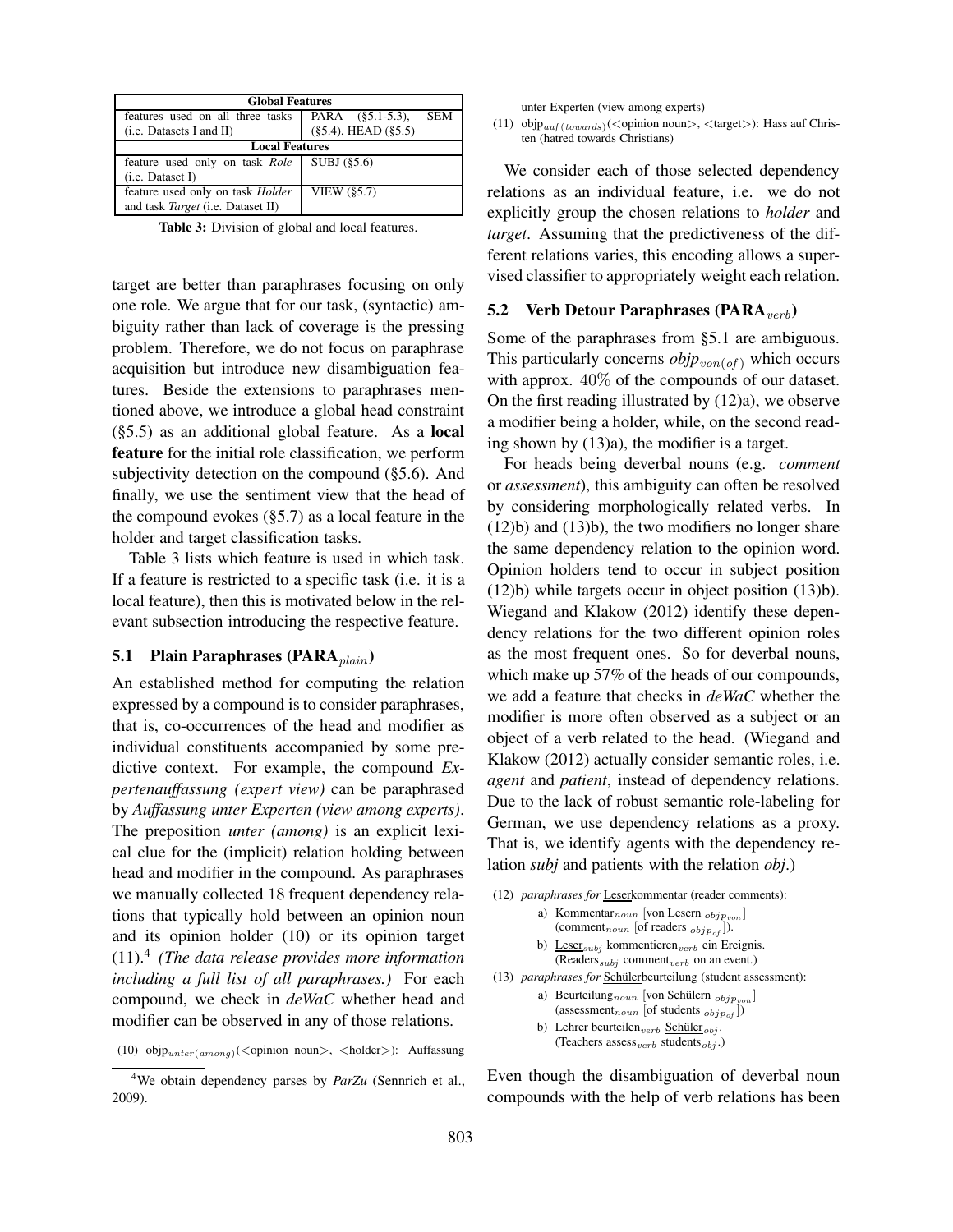examined before (Lapata, 2002), it has not been exploited for an actual application, such as opinion role extraction. Neither has it been compared against plain paraphrases, which use the head noun of the compound directly (§5.1).

Our use of verb semantics for compound analysis is also different from its predominant use in previous work (Kim and Baldwin, 2006; Nakov and Hearst, 2013) where noun compounds are considered whose parts represent arguments of an abstract verbal relation (e.g. *malaria mosquito* are arguments of relation *'mosquito causes malaria'*). Thus, the aim has been to predict verbs for those compounds that match those abstract relations (e.g. *to cause*). We are looking for different verbs, namely those that are the morphological basis for the head noun.

For this verb detour, we produce a mapping from nouns (i.e. the heads of our opinion compounds) to verbs by combining distributional and string similarity. We extracted the verbs most similar to each of these nouns (we use top 100). For that we induce vector representations of all head nouns of our gold standard and all existing German verbs using the embedding toolkit *Word2Vec* (Mikolov et al.,  $2013$ .<sup>5</sup> For each noun, we select the verb with the highest cosine-similarity that has at least a *Levenshtein (string) similarity* (Levenshtein, 1966) of 3. This high threshold ensures that nouns which are not deverbal nouns are not mapped to any verb. Against a manual mapping, our automatic method produced an F-score of 76.1 (at a precision of 77.1).

## 5.3 Joint Paraphrases ( $\text{PARA}_{joint}$ )

Another way of reducing the ambiguity of paraphrases is to employ paraphrases that jointly consider opinion holder and target (Table 4). We assume that the presence of one ambiguous dependency relation is less problematic in the presence of another less ambiguous relation. The ambiguity can be resolved by method of elimination. For instance, even though *objp*<sub>von/of</sub> (Widerstand/resis*tance, Bauern/farmers)* is ambiguous, in the first example of Table 4, it can only represent a holder, since the second relation  $objp_{qeqen/aqaint}$  *(Widerstand/resistance, Gesetz/regulation)* implies a target.

We also use paraphrases in which the compound itself occurs (second and third pattern type of Table 4). Since, in the first example of the second pattern type, only the relation  $objp_{mit/with}$  *(Zufriedenheit/satisfaction, Unternehmen/company)* is indicative of a target, the modifier is likely to be a holder. (The example of the third pattern type follows an analogous pattern to extract a target.) The second example (of the second pattern type) *Sprengstoffanschlag (bomb attack)* illustrates that paraphrases can also be used to infer the absence of opinion roles. *Sprengstoff (explosive)* cannot be a target because of the other target relation that is present. It cannot be a holder either as it is not a person.

The fourth pattern type in Table 4 considers patterns involving possessive pronouns. They typically represent holders, so the remaining dependency relation can only represent a target.

Similar to §5.1, we encode the joint-paraphrase patterns by their individual dependency relations. That is, the first example in Table 4 would be represented as the feature  $objp_{von}^{\text{modifier}}$   $objp_{gegen}$ .

### 5.4 Semantic Knowledge (SEM)

We use GermaNet (Hamp and Feldweg, 1997), the German version of WordNet, to look up the hypernyms of each modifier and each head. The hypernymy relation is the most frequently used semantic relation employed for noun compound analysis (Girju et al., 2005; Nastase et al., 2006; Girju et al., 2009; Tratz and Hovy, 2010). Hypernyms allow some generalization over the lexical units representing the heads and modifiers of our compounds. By manual inspection, we found that there are several hypernyms that correlate with a category we want to predict. For example, heads having the hypernym *politische Handlung (political act)* typically indicate holders as in *Arbeiterunruhe (worker unrest)* or *Studentenrebellion (student rebellion)*. Hypernyms may also serve as negative cues. For example, heads having the hypernym *Verbrechen (crime)* are typically contained in compounds whose modifiers represent neither a holder nor a target, such as *Steuervergehen (tax offense)* or *Autodiebstahl (car theft)*.

<sup>&</sup>lt;sup>5</sup>We used the cbow-model with 200 dimensions. All remaining parameters are set to their respective default values.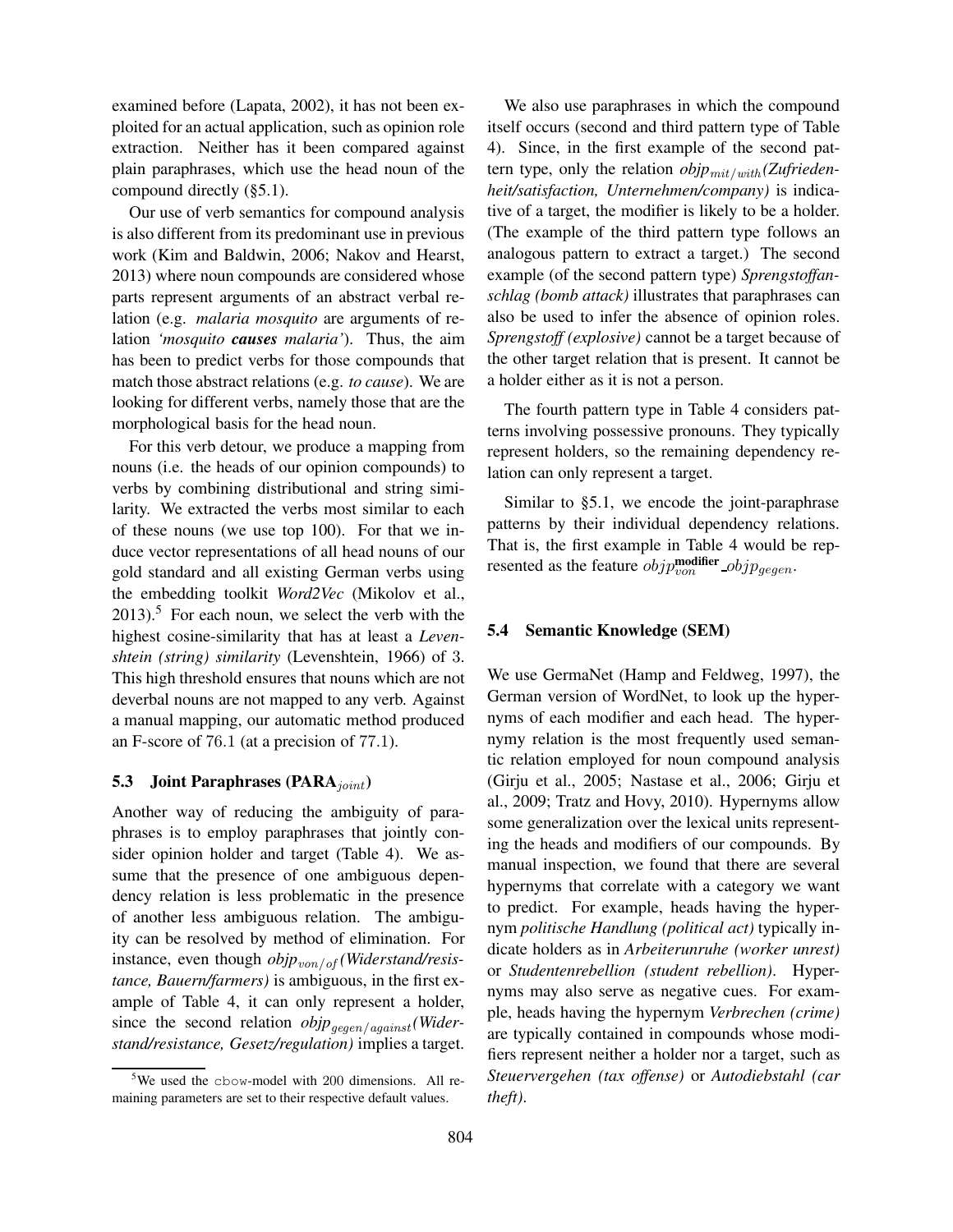| <b>Pattern Type</b>                                                  | <b>Example Compound</b>         | Label  | <b>Example Sentence</b>                                                                       |
|----------------------------------------------------------------------|---------------------------------|--------|-----------------------------------------------------------------------------------------------|
|                                                                      | Bauernwiderstand                | holder | <b>Widerstand</b> [von Bauern $_{objp_{von}}$ ] [gegen das Gesetz $_{objp_{gegen}}$ ]         |
| $\langle head \rangle \langle holder \rangle \langle target \rangle$ | (farmer resistance)             |        | (resistance [of farmers $_{objp_{of}}$ ] [against the regulation $_{objp_{against}}$ ])       |
|                                                                      | Schülerbeurteilung              | target | <b>Beurteilung</b> [der Lehrer $_{qmod}$ ] [von Schülern $_{objp_{von}}$ ]                    |
|                                                                      | (student assessment)            |        | ([teachers' $_{possessive}$ ] assessment [of students $_{objpof}$ ])                          |
|                                                                      | Mitarbeiterzufriedenheit holder |        | Mitarbeiterzufriedenheit [mit dem Unternehmen $_{\textit{objp}_{\textit{mit}}}$ ]             |
| $\langle\text{compound}\rangle$ $\langle\text{target}\rangle$        | (staff satisfaction)            |        | $\overline{\text{(stat}}}$ satisfaction [with their company $_{\text{objp}_{\text{with}}}$ ]) |
|                                                                      | Sprengstoffanschlag             |        | no role Sprengstoff <b>anschlag</b> [auf Touristen $_{\textit{objp}}$ ]                       |
|                                                                      | (bomb attack)                   |        | (bomb attack [on tourists $_{objp_{on}}$ ])                                                   |
| $\langle \text{compound} \rangle$ $\langle \text{holder} \rangle$    | Prüfungsangst                   | target | Prüfungsangst [unter Schülern objpunter]                                                      |
|                                                                      | (test anxiety)                  |        | $(\underbrace{\text{test}}$ anxiety [among students $_{objpamong}$ ])                         |
| $<$ possessive $>$ $<$ head $>$ $<$ target $>$                       | Kinderfreundlichkeit            | target | [seine $_{possessive}$ ] Freundlichkeit [gegenüber Kindern $_{objp_{gegenveber}}$ ]           |
|                                                                      | (child friendliness)            |        | ([his $_{possessive}$ ] friendliness [towards children $_{objp_{towards}}$ ])                 |

Table 4: Illustration of patterns for joint paraphrases.

| Head       | Preference | <b>Examples</b>                                                                                           |
|------------|------------|-----------------------------------------------------------------------------------------------------------|
| Haltung    | holder     | Arbeitgeberhaltung (employer attitude), Autorenhaltung (author attitude), Konsumentenhaltung (consumer    |
| (attitude) |            | attitude), Verbraucherhaltung (customer attitude), Zuschauerhaltung (viewer attitude)                     |
| Verehrung  | target     | Ahnenverehrung (ancestor worship), Heldenverehrung (hero worship), Ikonenverehrung (icon worship),        |
| (worship)  |            | Kaiserverehrung (emperor worship), Märtyrerverehrung (martyr worship)                                     |
| Attentat   | no role    | Bombenattentat (bombing attack), Flugzeugattentat (aircraft attack), Selbstmordattentat (suicide attack), |
| (attack)   |            | Sprengstoffattentat (explosive attack), Säureattentat (acid attack)                                       |

Table 5: Illustration of selectional preferences of heads of opinion compounds.

#### 5.5 Head Constraint (HEAD)

We observed that many heads have a strong selectional preference as to what type they select as a modifier. This is illustrated in Table 5. There are heads that prefer opinion holders as modifiers (e.g. *Haltung (attitude)*), heads that prefer targets (e.g. *Verehrung (worship)*) or heads that prefer no role (e.g. *Attentat (attack)*). This is further substantiated by Table 6 showing the high average role-purity of compound groups sharing the same head. Purity is measured by the proportion of the most frequent role occurring within each group of compounds sharing the same head.<sup>6</sup> Given this selectional preference, we formulate a *global head constraint* (Table 7) that if two compounds have the same head, their modifiers should convey the same opinion role.

In order to implement this constraint in a supervised classifier we employ Markov Logic Networks (MLNs), which combine first-order logic with probabilities. As a tool, we use *thebeast* (Riedel, 2008). MLNs have been effectively used in various related NLP tasks, such as discourse-based sentiment analysis (Zirn et al., 2011), semantic-role labeling (Meza-Ruiz and Riedel, 2009), anaphora resolution (Hou et al., 2013) or question answering (Khot et al., 2015).

Dataset I 88.86 Dataset II 91.36

Table 6: Role-purity of compounds with the same head.

MLNs are a set of pairs  $(F_i, w_i)$  where  $F_i$  is a first-order logic formula and  $w_i$  an associated realvalued weight. They build a template for constructing a Markov network given a set of constants C. The probability distribution that is estimated is a loglinear model

$$
P(X = x) = \frac{1}{Z} exp\left(\sum_{i=1}^{k} w_i n_i(x)\right)
$$
 (1)

where  $n_i(x)$  is the number of groundings in  $F_i$  in x and Z is some normalization constant.

#### 5.6 Subjectivity Disambiguation (SUBJ)

Many opinion words are known to be ambiguous. Some of their senses convey subjectivity while others do not (Akkaya et al., 2009). 13% of the compounds in Dataset I (Figure 1) are not subjective due to an ambiguous head. The modifier of such compounds neither represents a holder or a target. Examples are *Luftdruck* (air pressure) or *Strömungswiderstand (flow resistance)*. Dataset II exclusively contains compounds whose modifiers are holders or targets. By definition, all those compounds are subjective. So a subjectivity feature may only be useful for the *role*-detection task, which uses Dataset I.

 $6$ On average, a head occurs in 5 different compounds on Dataset I, and in 4 different compounds on Dataset II.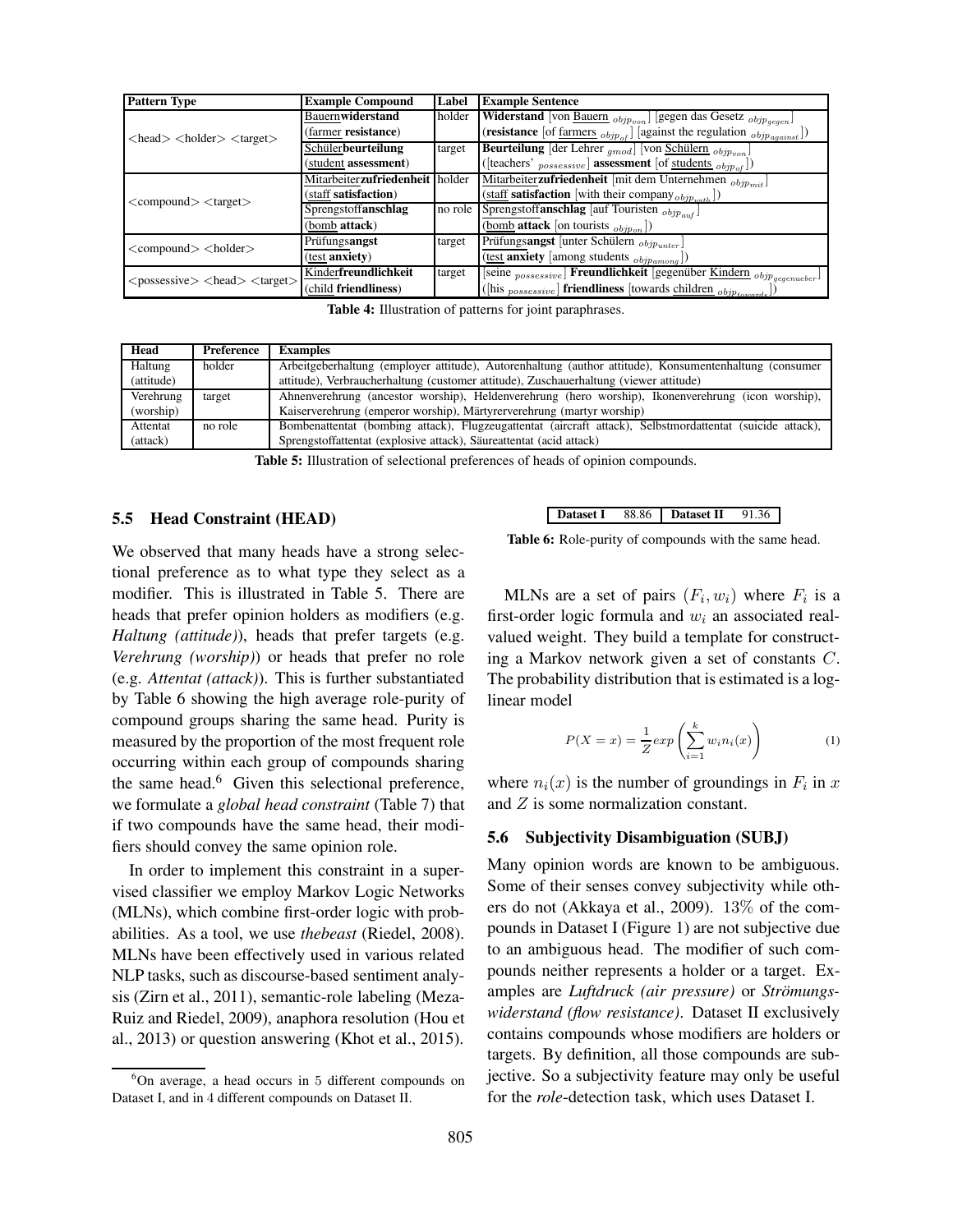$\forall c_1[\forall c_2[\forall h[\forall r_1[\forall r_2][isComponnd(c_1) \wedge isComponnd(c_2) \wedge isHeadOf(h, c_1) \wedge isHeadOf(h, c_2) \wedge isRoleOfModifierOf(r_1, c_1) \wedge isRce{eq:1}$  $isRoleOfModifierOf(r_2, c_2)] \rightarrow (r_1 == r_2)]]]]]$ 

Table 7: Head constraint as logic formula.

For a feature indicating the subjectivity of a compound, we cannot look up the compounds in a sentiment lexicon since they are rarely included. Instead, we compute the 100 most similar German nouns for every compound and use as a feature the proportion of opinion nouns (according to the PolArt sentiment lexicon) on that list. Opinion nouns on that similarity list are less likely to be compounds and therefore more likely to be found in a sentiment lexicon. As in §5.2, similarity is measured by the cosine between two *Word2Vec*-vector embeddings. As a result, we find, for example, for *Luftdruck (air pressure)*, other non-subjective terms, such as *Temperatur (temperature)* or *Luftfeuchtigkeit (humidity)*, while for the subjective compound *Hexenglaube (witch belief)*, we find the subjective expressions *Aberglaube (superstition*) or *Häresie* (heresy).

#### 5.7 Sentiment Views (VIEW)

Our final feature considers the sentiment view (Wiegand and Ruppenhofer, 2015) that an opinion noun, in our case the head of the compound, conveys. We distinguish between *speaker views*, expressions conveying sentiment of the speaker of the utterance (e.g. *mistake*, *finesse*, *noise*), and *actor views*, expressions conveying sentiment of the entities participating in the event denoted by the opinion noun (e.g. *support*, *criticism*, *rating*). Nouns conveying speaker views have an implicit opinion holder (i.e. the speaker). Therefore, if such a noun is the head of an opinion compound, the modifier cannot be a holder but only a target, e.g. *Arztfehler (doctor's mistake), Kinderlärm (children's noise)* or *Neonazipropaganda (neonazi propaganda)*. Only heads conveying an actor view can take modifiers to represent a holder *(Nutzerwertung/user rating)* or a target *(Opferunterstutzung/victim support) ¨* . Sentiment views may be helpful on Dataset II (Figure 1), where we have to decide between holders and targets. 40.3% of those heads convey a speaker view.

So far, the detection of sentiment views on a *lexical* level has only been examined for opinion verbs. Wiegand and Ruppenhofer (2015) propose a bootstrapping approach in which seed verbs for the different sentiment views are automatically extracted.<sup>7</sup> Then, a label propagation algorithm (Talukdar et al., 2008) is run on a word-similarity graph generated from the opinion verbs. Thus labels from the seeds can be expanded to the remaining opinion verbs. The nodes in the graph correspond to the opinion verbs. The best performing graph is based on the similarity metric introduced in Lin (1998).

A critical step is the seed generation. Wiegand and Ruppenhofer (2015) extract seeds representing actor views by looking for opinion words frequently co-occurring with *prototypical opinion holders (protoOHs)*. These are common nouns, such as *opponents* or *critics*, that typically act as opinion holders (Wiegand and Klakow, 2011). By definition, such explicit opinion holders indicate an actor view. Seeds for speaker-view verbs are obtained by extracting verbs co-occurring with *reproach-patterns*, such as *obji(beschuldigt/blamed for,* <*verb*>*)* (14) that matches in (15).

- (14) *Pattern*: obji(*beschuldigt/blamed for*, <speaker-view verb>)
- (15) Die UNO wurde *beschuldigt*, [die Klimadaten fehlgedeutet<sub>verb</sub> zu haben  $_{obji}$ ]. (The UN was *blamed for* **misinterpreting**<sub>verb</sub> climate data.)
- (16) *Pattern*: objg(*beschuldigt/blamed for*, <speaker-view noun>)
- (17) Die UNO wurde [der Fehldeutung $_{\text{noun}}$   $_{\text{objg}}$ ] von Kli-<br>madaten *beschuldigt.* (The UN was *blamed for* the (The UN was *blamed for* the  $$

This bootstrapping approach can be immediately applied to our setting. In the word-similarity graph, the opinion verbs are replaced by opinion nouns. With protoOHs, not only actor-view verbs but also actor-view nouns can be extracted. Similarly, the reproach-patterns work for both verbs (15) and nouns (17). (Only the dependency relation changes from *obji* (14) to *objg* (16).) ProtoOHs and reproach patterns are simply translated from English to German.

<sup>&</sup>lt;sup>7</sup>Wiegand and Ruppenhofer (2015) consider two types of actor views, *agent view* and *patient view*. The former take their opinion holder as an agent (typical verbs are *criticize* or *support*), while the latter align holders to patients (typical verbs are *disappoint* or *please*). Since this distinction of actor views does not exist among nouns, we combine them into a single category in this paper.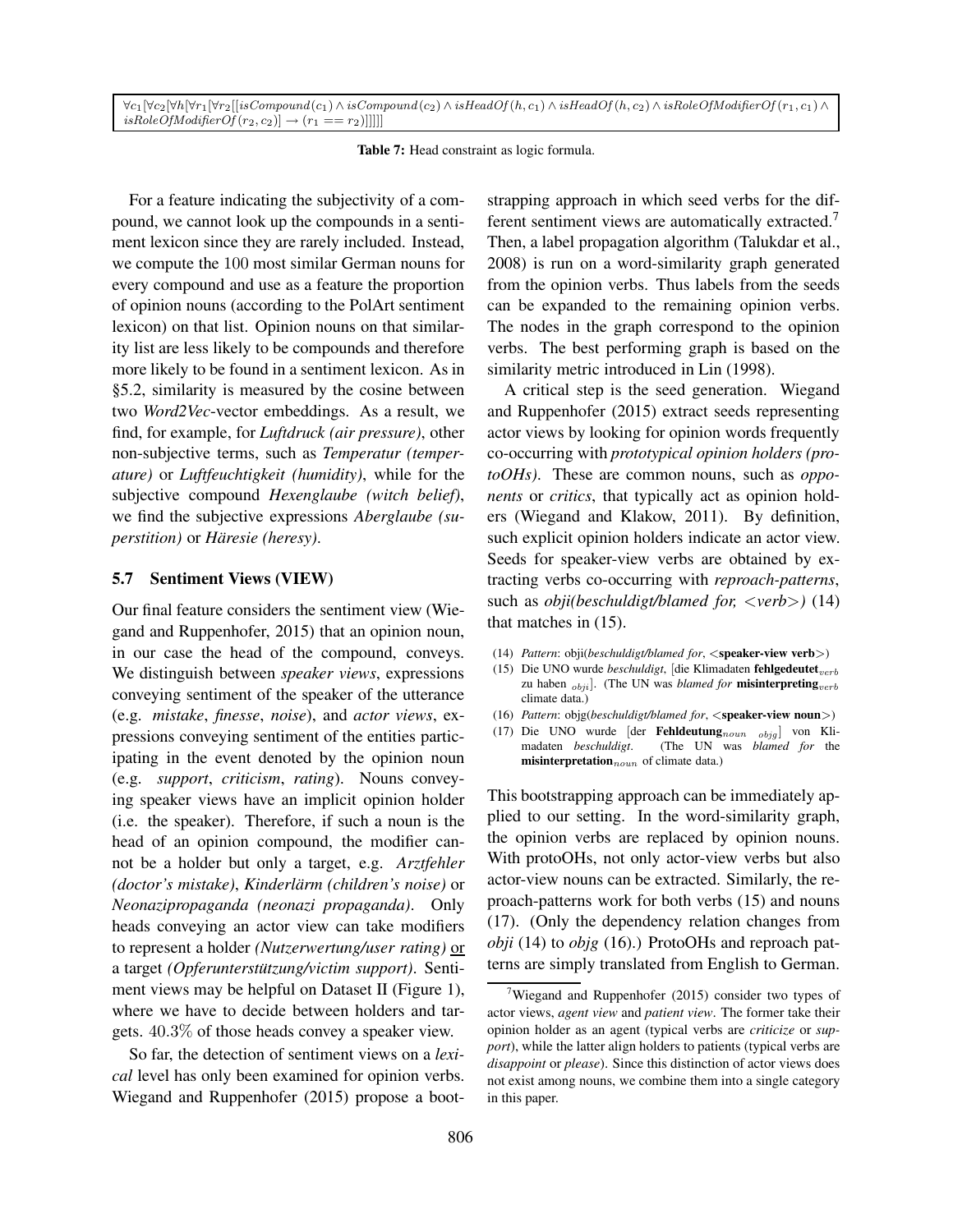#### 6 Experiments

We consider one binary MLN classifier for each of our three tasks (§4). Most of our features are frequently occurring features (e.g. paraphrases (§5.1), subjectivity feature  $(\S 5.6)$ , sentiment views  $(\S 5.7)$ . Supervised classifiers only require few training data in order to assign appropriate weights to such features. Therefore, we sample 20% of the instances for each task of the respective dataset as training data. We test on the remaining 80% of the dataset. This procedure is repeated 5 times. The 5 training samples within each task are disjoint. We report macroaverage F-score averaged over the 5 test samples.

We will first evaluate global features and then proceed to the local features. A division of our feature set into these groups was presented in Table 3.

#### 6.1 Evaluation of Global Features

Table 8 compares the features that can be applied on all three tasks. On average, PARA (§5.1-§5.3) is slightly better than SEM (§5.4). Since their combination always results in a significant improvement, we conclude that these features contain complementary information. In the majority of cases, HEAD (§5.5) also yields significant improvement.

Table 9 compares the different subtypes of paraphrases (§5.1-§5.3). For all tasks, notable improvements are obtained by adding the other types of paraphrases to the plain paraphrases. While the joint paraphrases improve the plain paraphrases on all tasks, for the verb detour, improvements can be observed only for the extraction of holders and targets. However, this improvement is significantly better than that of the joint paraphrases. In summary, in order to obtain best possible results on all three types of classifications, we need all types of paraphrases.

## 6.2 Evaluation of the Local Feature for Role **Detection**

Table 10 examines the impact of the subjectivity feature (§5.6). We closely compare this feature with the head constraint since we found both features only working in combination with other features. In terms of statistical significance, the head constraint is more effective than the subjectivity feature.

|                                                                               |                         | <b>Tasks</b>  |                 |  |  |  |  |
|-------------------------------------------------------------------------------|-------------------------|---------------|-----------------|--|--|--|--|
| <b>Features</b>                                                               | Role                    | Holder        | <b>Target</b>   |  |  |  |  |
| <b>SEM</b>                                                                    | 54.75                   | 58.82         | 58.10           |  |  |  |  |
| SEM+HEAD                                                                      | 56.33°                  | $60.88^\circ$ | $60.33^\circ$   |  |  |  |  |
| PARA                                                                          | 62.62                   | 57.01         | 57.46           |  |  |  |  |
| PARA+HEAD                                                                     | $63.82**$               | 59.07*        | $60.64*$        |  |  |  |  |
| PARA+SEM                                                                      | $63.92$ <sup>†</sup>    | 60.28         | $62.20^{+}$     |  |  |  |  |
| PARA+SEM+HEAD                                                                 | $65.26$ * <sup>†‡</sup> | $61.58**$     | $63.27^{\circ}$ |  |  |  |  |
| statistical significance testing (paired t-test): $\degree$ : better than w/o |                         |               |                 |  |  |  |  |

Table 8: F-scores of features applicable to all tasks.

|                                                                     | <b>Tasks</b> |           |                          |  |  |
|---------------------------------------------------------------------|--------------|-----------|--------------------------|--|--|
| <b>Features</b>                                                     | Role         | Holder    | <b>Target</b>            |  |  |
| $\overline{P}ARA_{plain}$                                           | 58.34        | 52.55     | 51.64                    |  |  |
| $\text{PARA}_{plain+joint}$                                         | $62.34*$     | 54.87*    | 54.96*                   |  |  |
| $\mathrm{PARA}_{\mathit{plain}+\mathit{verb}}$                      | 58.85        | $57.51**$ | $58.43**$                |  |  |
| $\text{PARA}_{plain+joint+verb}$                                    | $62.62*$     | $57.01**$ | $57.46^{*}$ <sup>†</sup> |  |  |
| statistical significance testing (paired t-test, significance level |              |           |                          |  |  |

 $p < 0.05)$  \*: better than  $\textbf{PARA}_{plain}$ ; †: better than  $\textbf{PARA}_{plain+joint}$ 

Table 9: F-scores of paraphrase features.

## 6.3 Evaluation of the Local Feature for the Detection of Holders and Targets

Table 11 examines the impact of the sentiment-view feature (§5.7). We evaluate two variants of this feature. VIEW  $_{qold}$  is a manual view annotation of all opinion head nouns. It should be considered an upper bound. The second variant,  $VIEW_{boot}$ , employs the views as produced automatically by the bootstrapping approach outlined in  $\S 5.7$ .<sup>8</sup>

Table 11 shows that this feature has a notable impact on both  $PARA<sub>plain</sub>$  (i.e. the simplest feature set) and SEM+PARA+HEAD (i.e. the most complex feature set). This underlines that sentiment views are an important aspect for opinion role extraction.

 $8$ Note that unlike Wiegand and Ruppenhofer (2015) we manually removed incorrect seeds from the set of automatically generated seeds (this affects less than 9% of the seeds).

| <b>Features</b>                                                           | <b>SEM</b> |                   | <b>PARA</b> |                          | <b>PARA+SEM</b> |                    |  |
|---------------------------------------------------------------------------|------------|-------------------|-------------|--------------------------|-----------------|--------------------|--|
|                                                                           |            | $+HEAD$           |             | $+HEAD$                  |                 | $+HEAD$            |  |
|                                                                           | 54.75      | $56.33^{\dagger}$ | 62.62       | $63.82^{\ddagger}$ 63.92 |                 | $65.26^{\ddagger}$ |  |
| $+SUBJ$                                                                   | 56.37°     | 58.57° † 63.07    |             | $64.76**$ 64.57          |                 | $66.42^{\circ}$    |  |
| statistical significance testing (paired t-test) °: better than w/o +SUBJ |            |                   |             |                          |                 |                    |  |

 $(p < 0.1)$ ; \*: better than w/o +**SUBJ**  $(p < 0.05)$ ; <sup>†</sup>: better than w/o +HEAD ( $p < 0.1$ ); <sup>‡</sup>: better than w/o +HEAD ( $p < 0.05$ )

Table 10: Comparison of SUBJ and HEAD evaluated on task *Role* (Dataset I); *evaluation measure: F-score*.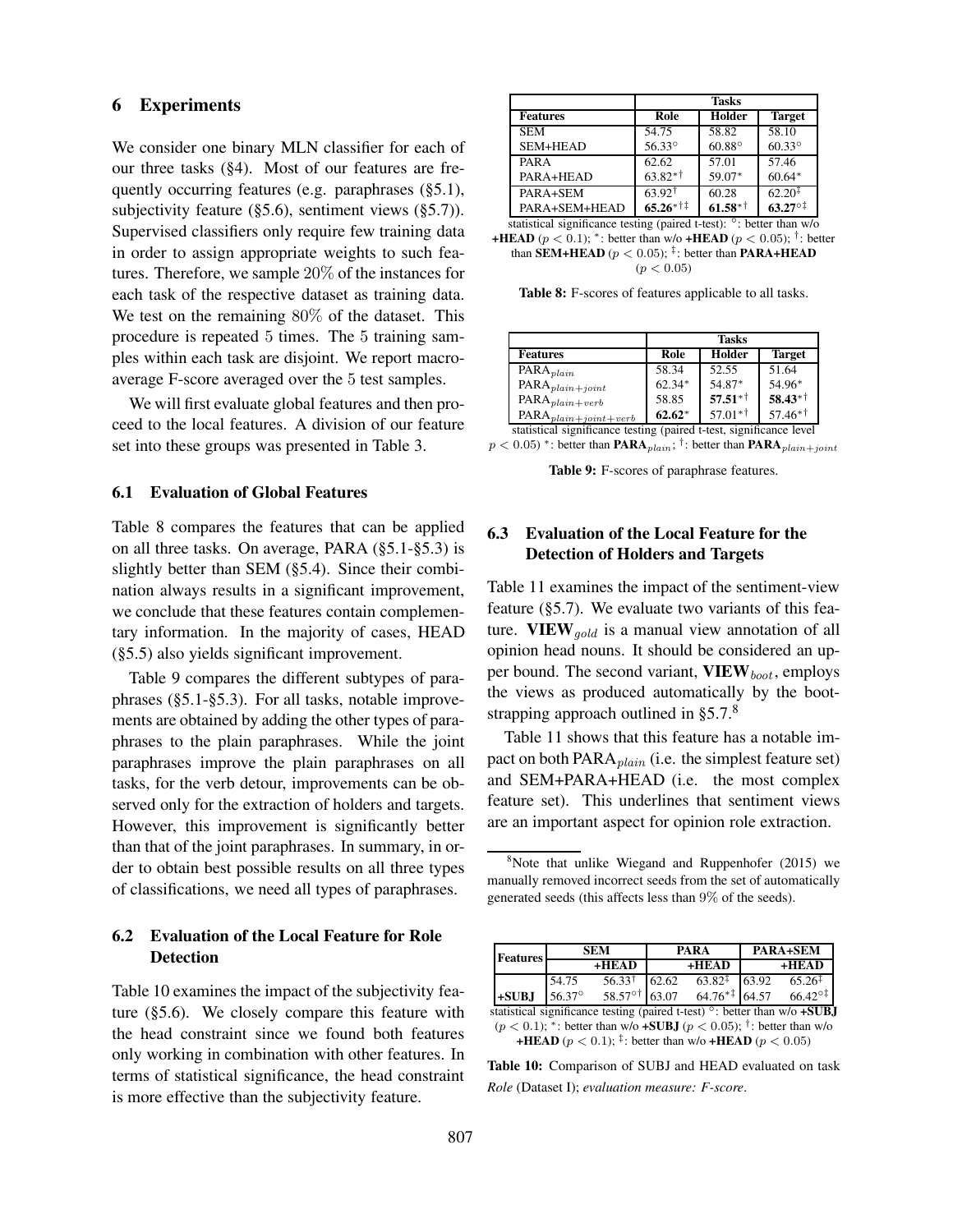|             |                                                                     |      | PARA <sub>plain</sub> |              |  |         | <b>PARA+SEM+HEAD</b> |  |
|-------------|---------------------------------------------------------------------|------|-----------------------|--------------|--|---------|----------------------|--|
|             |                                                                     |      | $+VIEW$               |              |  | +VIEW   |                      |  |
| <b>Task</b> | $\overline{\bf VIEW}_{gold}$                                        |      | boot                  | gold         |  | boot    | gold                 |  |
| Holder      | 42.4                                                                | 52.6 | $59.5*$               | $64.8*$ 61.6 |  | 64.7*   | $71.2**$             |  |
| Target      | 43.6                                                                | 51.6 | $61.7*$               | $65.1*$ 63.3 |  | $66.5*$ | $73.4**$             |  |
|             | statistical significance testing (paired t-test, significance level |      |                       |              |  |         |                      |  |

 $p < 0.05$ ) \*: better than w/o +VIEW; <sup>†</sup>: better than +VIEW<sub>boot</sub>

Table 11: F-scores of sentiment view features.

| all words in the sentences (bag of words)                                |  |
|--------------------------------------------------------------------------|--|
| brown clusters of all words in the sentences (bag of clusters)           |  |
| part-of-speech sequences between head and modifier mentions              |  |
| part-of-speech tags before/after modifier mentions                       |  |
| part-of-speech tags before/after head mentions                           |  |
| dependency paths between head and modifier mentions                      |  |
| proportion of opinion words in the sentences                             |  |
| each training/test instance represents the set of all sentences in which |  |

head and modifier of a specific compound co-occur

Table 12: Features for distant supervision (baseline) classifier.

#### 6.4 Comparison against Baselines

Table 13 compares the best result from our previous experiments against 3 baselines. The first is a majority classifier predicting the majority class.

The second baseline is a classifier inspired by **dis**tant supervision (Mintz et al., 2009). As in our paraphrase features, this classifier considers the context in which modifier and head of a compound occur as separate constituents. The difference is, however, that we consider every such co-occurrence (within the same sentence) as a context that conveys the same relation as the one that is (implicitly) conveyed by the compound. Even though such an assumption is naive, it has been shown to produce quite reasonable performance in relation extraction (Mintz et al., 2009). The advantage of such an approach is that a *generic* relation extraction/opinion role extraction classifier can be trained on the resulting data. Unlike our proposed method, it does not require features tailored to the specific task (e.g. *manually* written paraphrases). Since the result-

|                                                                            |                 | <b>Tasks</b> |          |               |
|----------------------------------------------------------------------------|-----------------|--------------|----------|---------------|
| <b>Features</b>                                                            |                 | Role         | Holder   | <b>Target</b> |
| <b>BASELINES</b>                                                           | Majority        | 34.70        | 35.49    | 36.71         |
|                                                                            | Distant Superv. | 54.85        | 47.71    | 45.72         |
|                                                                            | Distributional  | 58.15        | 52.91    | 52.72         |
| our approach (best feature sets)                                           |                 | $66.42*$     | $64.71*$ | $66.50*$      |
| *: better than all baselines according to statistical significance testing |                 |              |          |               |
| (paired t-test, significance level at $p < 0.05$ )                         |                 |              |          |               |

Table 13: Comparison of our approach against baselines; *evaluation measure: F-score*.

ing feature set (see also Table 12) is fairly highdimensional, we employ a support vector machine. As an implementation, we use  $SVM<sup>light</sup>$  (Joachims, 1999).

The third baseline is a distributional approach in which label propagation is performed on a wordsimilarity graph for compounds. The fundamental difference between that baseline and our proposed approach is that no relationship between head and modifier is modeled but just the contexts of the compounds themselves. We use the same (distributional) similarity metric to form the word-similarity graph and the same label propagation algorithm for this task as we did for bootstrapping sentiment views in §5.7. The only difference is that the nodes in the graph are opinion compounds instead of opinion nouns. The training data for the second and third baseline are the same compounds as in our previous experiments.

Table 13 shows that our proposed method substantially outperforms the baselines.

# 7 Conclusion

We presented an approach to the new task of opinion role extraction on opinion compounds. We produced a gold standard and proposed a method for classification. We did not only consider established features for noun compound analysis, i.e. paraphrases and semantic classes of heads and modifiers, but also proposed useful new features tailored to our task. We examined paraphrases that jointly consider holders and targets, a verb detour in which noun heads are replaced by related verbs, a global head constraint, and an auxiliary classification categorizing the sentiment view of the head of the compound. None of these features is language-specific.

#### Acknowledgements

We would like to thank Ines Rehbein for interesting discussions and helpful feedback on earlier drafts of the paper. The authors were partially supported by the German Research Foundation (DFG) under grants RU 1873/2-1 and WI 4204/2-1.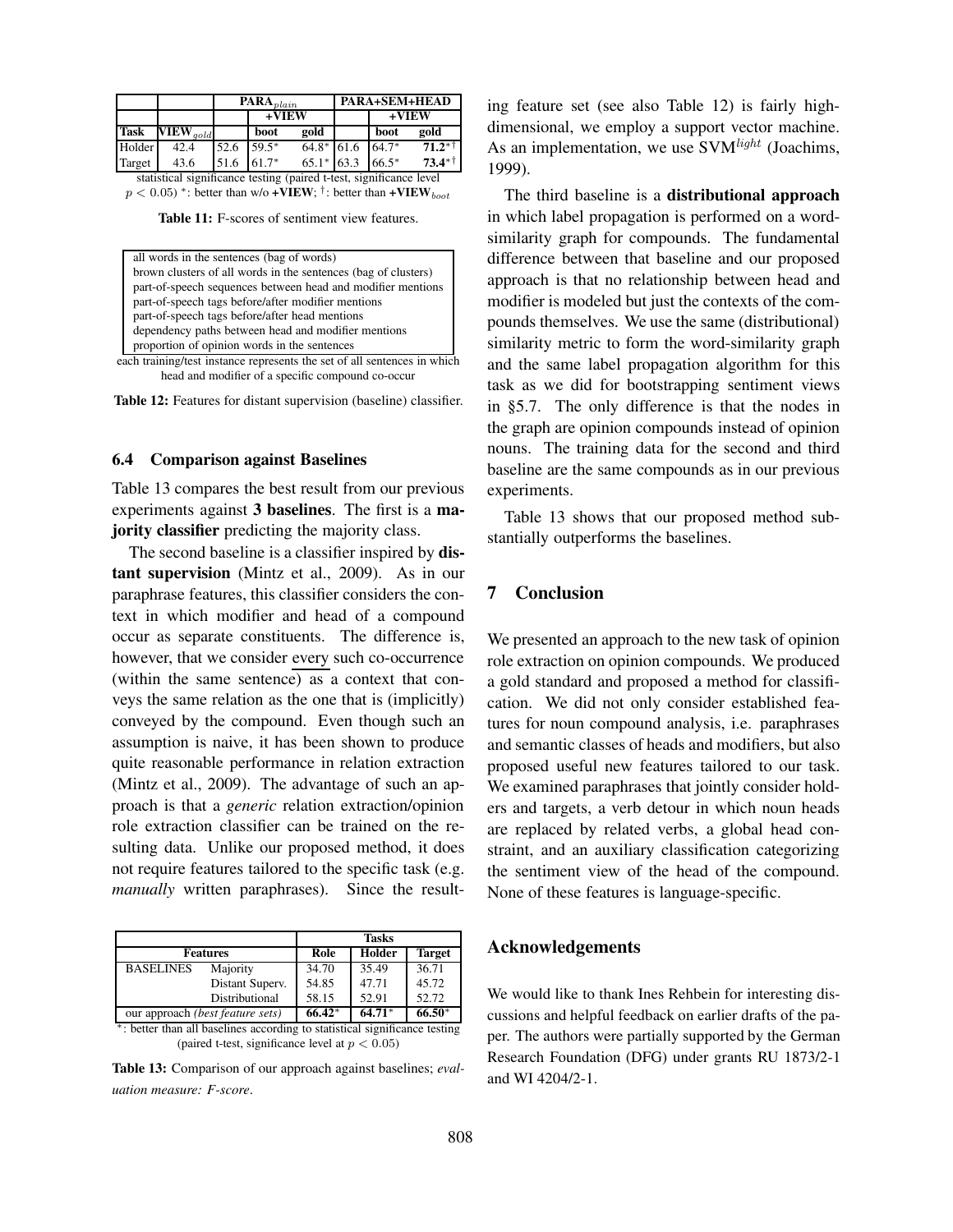#### References

- Cem Akkaya, Janyce Wiebe, and Rada Mihalcea. 2009. Subjectivity Word Sense Disambiguation. In *Proceedings of EMNLP*, pages 190–199.
- Ken Barker and Stan Szpakowicz. 1998. Semi-Automatic Recognition of Noun ModifierRelationships. In *Proceedings of COLING/ACL*, pages 96– 102.
- Marco Baroni, Silvia Bernardini, Adriano Ferraresi, and Eros Zanchetti. 2009. The WaCky Wide Web: A Collection of Very Large Linguistically Processed Web-Crawled Corpora. *Language Resources and Evaluation*, 43(3):209–226.
- Cristina Butnariu and Tony Veale. 2008. A Concept-Centered Approach to Noun-Compound Interpretation. In *Proceedings of COLING*, pages 81–88.
- Yejin Choi, Claire Cardie, Ellen Riloff, and Siddharth Patwardhan. 2005. Identifying Sources of Opinions with Conditional Random Fields and Extraction Patterns. In *Proceedings of HLT/EMNLP*, pages 355– 362.
- Lingjia Deng and Janyce Wiebe. 2014. Sentiment Propagation via Implicature Constraints. In *Proceedings of EACL*, pages 377–385.
- Lingjia Deng and Janyce Wiebe. 2015. Joint Prediction for Entity/Event-Level Sentiment Analysis using Probabilistic Soft Logic Models. In *Proceedings of EMNLP*, pages 179–189.
- Corina Dima, Verena Henrich, Erhard Hinrichs, and Christina Hoppermann. 2014. How to Tell a Schneemann from a Milchmann: An Annotation Scheme for Compound-Internal Relations. In *Proceedings of LREC*, pages 1194–1201.
- Roxana Girju, Dan Moldovan, Marta Tatu, and Daniel Antohe. 2005. On the semantics of noun compounds. *Computer Speech and Language*, 19:479–496.
- Roxana Girju, Preslav Nakov, Vivi Nastase, Stan Szpakowicz, Peter Turney, and Deniz Yuret. 2009. Classification of semantic relations between nominals. *Language Resources and Evaluation*, 43(2):105–121.
- Roxana Girju. 2007. Improving the Interpretation of Noun Phrases with Cross-linguistic Information. In *Proceedings of ACL*, pages 568–575.
- Birgit Hamp and Helmut Feldweg. 1997. GermaNet a Lexical-Semantic Net for German. In *Proceedings of ACL workshop Automatic Information Extraction and Building of Lexical Semantic Resources for NLP Applications*, pages 9–15.
- Yufang Hou, Katja Markert, and Michael Strube. 2013. Global Inference for Bridging Anaphora Resolution. In *Proceedings of HLT/NAACL*, pages 907–917.
- Niklas Jakob and Iryna Gurevych. 2010. Extracting Opinion Targets in a Single- and Cross-Domain Setting with Conditional Random Fields. In *Proceedings of EMNLP*, pages 1035–1045.
- Thorsten Joachims. 1999. Making Large-Scale SVM Learning Practical. In B. Schölkopf, C. Burges, and A. Smola, editors, *Advances in Kernel Methods - Support Vector Learning*, pages 169–184. MIT Press.
- Richard Johansson and Alessandro Moschitti. 2013. Relational Features in Fine-Grained Opinion Analysis. *Computational Linguistics*, 39(3):473–509.
- Jason S. Kessler and Nicolas Nicolov. 2009. Targeting Sentiment Expressions through Supervised Ranking of Linguistic Configurations. In *Proceedings of ICWSM*.
- Tushar Khot, Niranjan Balasubramanian, Eric Gribkoff, Ashish Sabharwal, Peter Clark, and Oren Etzioni. 2015. Exploring Markov Logic Networks for Question Answering. In *Proceedings of EMNLP*, pages 685–694.
- Su Nam Kim and Timothy Baldwin. 2005. Automatic Interpretation of Noun Compounds Using Wordnet Similarity. In *Proceedings of IJCNLP*, pages 945–956. Springer.
- Su Nam Kim and Timothy Baldwin. 2006. Interpreting Semantic Relations in Noun Compounds via Verb. In *Proceedings of COLING/ACL*, pages 491–498.
- Su Nam Kim and Preslav Nakov. 2011. Large-Scale Noun Compound Interpretation Using Bootstrapping and the Web as a Corpus. In *Proceedings of EMNLP*, pages 648–658.
- Manfred Klenner, Angela Fahrni, and Stefanos Petrakis. 2009. PolArt: A Robust Tool for Sentiment Analysis. In *Proceedings of NoDaLiDa*, pages 235–238.
- J. Richard Landis and Gary G. Koch. 1977. The Measurement of Observer Agreement for Categorical Data. *Biometrics*, 33(1):159–174.
- Maria Lapata. 2002. The Disambiguation of Nominalizations. *Computational Linguistics*, 28(3):357–388.
- Mark Lauer. 1995. *Designing Statistical Language Learners: Experiments on Noun Compounds*. Ph.D. thesis, Department of Computing, Macquarie University, Australia.
- Vladimir I. Levenshtein. 1966. Binary codes capable of correcting deletions, insertions, and reversals. *Soviet Physics Doklady*, 10(8):707–710.
- Dekang Lin. 1998. Automatic Retrieval and Clustering of Similar Words. In *Proceedings of ACL/COLING*, pages 768–774.
- Ivan Meza-Ruiz and Sebastian Riedel. 2009. Jointly Identifying Predicates, Arguments and Senses using Markov Logic. In *Proceedings of HLT/NAACL*, pages 155–163.